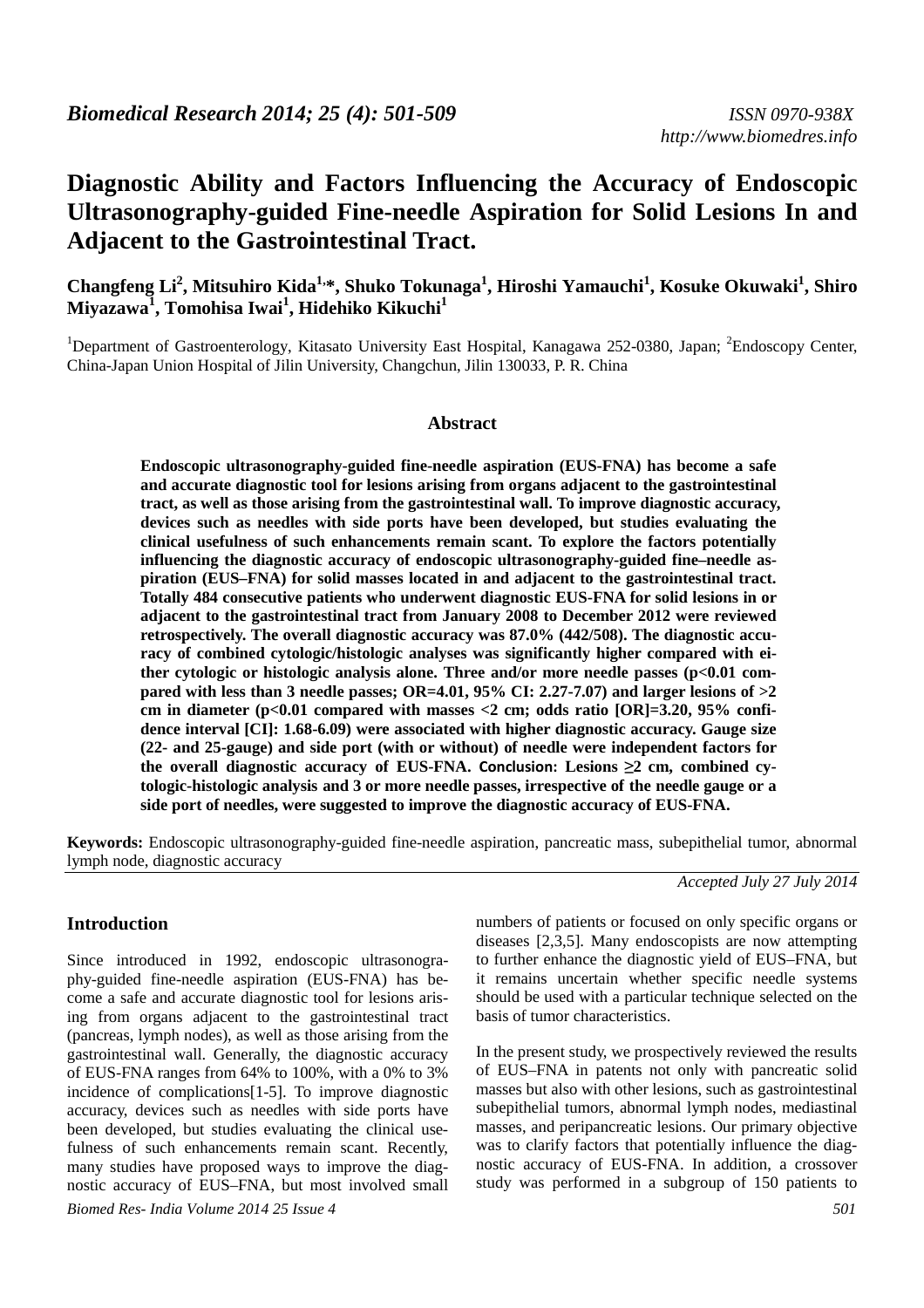compare the tissue-sampling adequacy and the diagnostic yield of 22-gauge and 25-gauge needles in the same patients. In another crossover study of 41 patients, 22-gauge needles with or without a side port were both used for EUS-FNA to evaluate the impact of side ports on the diagnostic accuracy of EUS-FNA.

# **Materials and Methods**

### *Patients*

The retrospective study included the clinical records of 484 consecutive patients who underwent diagnostic EUS-FNA from January 2008 through December 2012. All procedures were performed by four veteran physicians and were supervised by an experienced endoscopist. Written informed consent for participation in this study was obtained from all patients. Data were collected on patient demographics, radiographic findings (including ultrasonography [US], computed tomography [CT], magnetic resonance imaging, and endoscopic retrograde cholangiopancreatography [ERCP]), EUS-FNA procedural factors (e.g., tumor characteristics, needle size, number of needle passes, needle pass route), pathological results, and follow-up.

# *EUS technique*

During the study, EUS-FNA was performed with the use of a curved-linear echoendoscope (GF-UCT240 -AL5 or GF-UCT260; Olympus Medical Systems, Tokyo, Japan). Patients were placed under conscious sedation with intravenous midazolam and pethidine, sometimes in combination with propofol as required. Color Doppler imaging was used to exclude intervening vascular structures and to select a safe vessel-free route for needle passage. Puncture was performed with the use of 22-gauge and 25-gauge needles (EZShot2 NA-220H/230H, Olympus Medical Systems), as well as 19-gauge, 22-gauge, and 25-gauge needles (EchoTip Precore/EchoTip Ultra; Wilson-Cook, Winston-Salem, NC, USA). The type and size of needle were chosen at the discretion of the endoscopist. Both 22-gauge and 25-gauge needles were used in 150 patients to evaluate the effect of needle size on the diagnostic accuracy of EUS-FNA in the same patients. In another subgroup of 41 patients, 22-gauge needles with a side port as well as those without a side port were used to perform EUS-FNA in the same patients and thereby assess whether the presence of a side port affected diagnostic accuracy. In this subgroup, Cook needles (EchoTip Precore/EchoTip Ultra) were used in 30 patients, and Olympus needles (EZShot2 NA-230H/220H) were used in 11.

During each puncture, the needle was advanced into the lesion under direct EUS visualization. The stylet was removed, negative air pressure was delivered using a 10- or 20-cm syringe to the hub of the needle, and suction was applied as the needle was moved back and forth about 10 to 20 times within the lesion. During all EUS-FNA procedures, tissue samples were confirmed macroscopically. On-site cytotechnological assessment was not performed in any patient. The number of needle passes was determined by macroscopically assessing the samples. The aspirated specimens were first pushed out by air delivered with a syringe and placed into a plastic tube filled with normal saline. If the tissue sample was inadequate on macroscopic inspection, a maximum number of 7 needle passes were additionally performed. Saline containing the aspirated material was transferred to a Petri dish and examined macroscopically. Grayish white, worm-like tissue samples were harvested for histologic examination. The remaining saline was centrifuged, and the sediment was smeared on a plate and examined cytologically.

# *Diagnostic interpretation*

Each aspirated specimen was considered adequate for histological and cytologic examination if it contained a coherent tissue specimen and cells from the target lesion. On the basis of the cytologist's report, the cytologic specimens were classified as malignancy, suspected malignancy, atypical, or negative for malignancy. A classification of malignancy or suspected malignancy was considered to indicate malignant disease. A classification of atypical or negative for malignancy was interpreted as benign or inflammatory disease. Immunocytochemical and immunohistochemical studies were performed if lesions had a suspected diagnosis of neuroendocrine tumor, leiomyoma, gastrointestinal stromal tumor (GIST), schwannoma, or lymphoma. The final diagnosis was comprehensively based on cytologic or histologic findings on EUS-FNA (including repeat EUS-FNA), the histologic diagnosis derived from pathological examinations of surgical specimens or other tissue specimens, the results of cytologic examinations on ERCP and percutaneous puncture of the lesion (guided by US or CT), and the results of follow-up radiologic imaging studies. Moreover, all lesions considered benign (e.g., focal pancreatitis, benign lymphadenopathy) had to have negative findings on repeated imaging studies or a clinical course consistent with benign disease (or both) after at least 6 months of follow-up.

Patients in whom a final diagnosis could not be established were excluded. In our study, diagnostic accuracy was defined as concordance between the diagnosis on EUS-FNA and the final diagnosis. Technical success was defined as proper puncture of the target lesion with the acquisition of some visible samples or fragments of tissue by means of EUS-FNA. If the needle was unable to exit from the channel owing to the angulation of the endoscope tip, the procedure was regarded as a technical failure.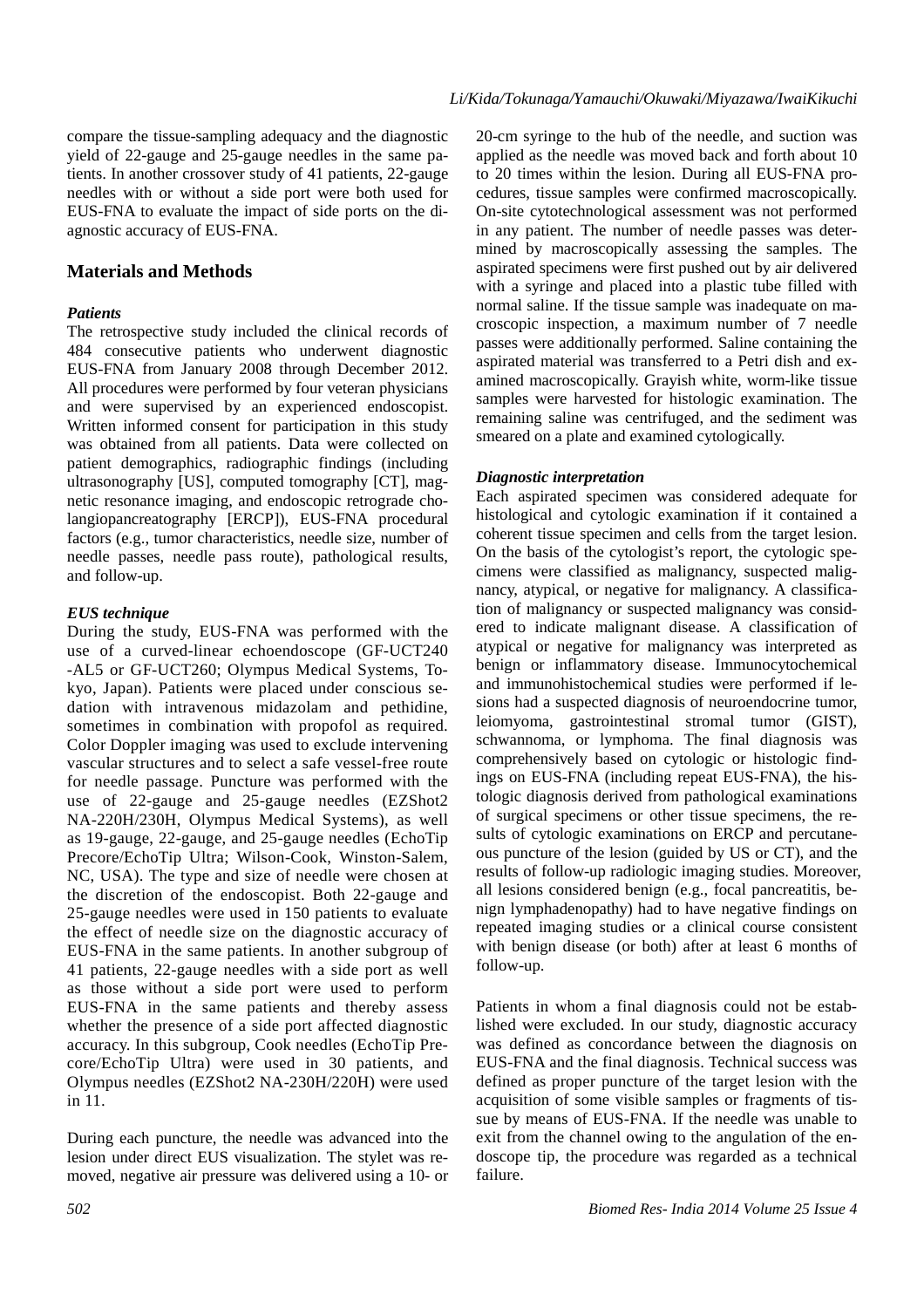#### *Gastrointestinal EUS–FNA diagnostic accuracy*

#### *Statistical analysis*

Statistical analyses were performed using McNemar **χ** 2 test, Fisher's exact test, and univariate and multivariate logistic regression analysis.  $p < 0.05$  was statistical significance. All statistical analyses were performed using SPSS 19.0 software (SPSS In., Chicago, IL, USA).

#### **Results**

A total of 484 patients who underwent 508 EUS-FNA procedures were studied retrospectively. Fifteen patients were excluded because the final diagnosis could not be confirmed. Patient demographics and lesion characteristics are summarized in Table 1. The average age of the 484 patients was 64.2 years (range: 24-89), and the sex ratio was 1.13:1 (men:women). The mean lesion size was  $3.78\pm2.54$  cm (range: 0.8-18 cm). The mean number of needle passes was 3.2±0.89 (range: 1-7) per procedure. Repeat EUS-FNA procedures were conducted in 22 patients (2 times in 20 patients and 3 times in 2 patients). No severe complications of EUS-FNA occurred.

*Table 1. Patient baseline and procedure characteristics*

| Baseline and number of lesion |                 |
|-------------------------------|-----------------|
| Total number (n)              | 508             |
| Sex (male/female)             | 1.13:1          |
| Median age, years (range)     | 64 (24-89)      |
| Location of mass (n)          |                 |
| Pancreas                      | 312             |
| Subepithelial tumor           | 132             |
| Abnormal lymph node           | 56              |
| Miscellaneous                 | 8               |
| Size, mean $\pm SD$ (cm)      | $3.78 + 2.54$   |
| Number of needle passes       | $3.20 \pm 0.89$ |
|                               |                 |

*Table 2. Final diagnosis and diagnostic accuracy of EUS-FNA* 

| <b>Final diagnosis</b>                 | <b>Number of lesions</b> | <b>Accurate diagnosis on EUS-FNA</b> | <b>P-value</b> |
|----------------------------------------|--------------------------|--------------------------------------|----------------|
| Pancreatic carcinoma                   | 255                      | 228 (89.4%)                          |                |
| Pancreatic neuroendocrine tumor        | 18                       | 14 (77.8%)                           |                |
| Pancreatic metastatic tumor            | 6                        | $6(100.0\%)$                         |                |
| Focal pancreatitis                     | 20                       | 20 (100.0%)                          |                |
| AIP                                    | 12                       | $10(83.3\%)$                         |                |
| PEcoma                                 | 1                        | $1(100.0\%)$                         |                |
| Gallbladder cancer                     |                          | $1(100.0\%)$                         |                |
| and adenomyomatosis                    |                          | $1(100.0\%)$                         |                |
| Carcinoma of biliary duct              | $\sqrt{2}$               | $1(50.0\%)$                          |                |
| Ampullary carcinoma                    | 3                        | 2(66.7%)                             |                |
| Adrenal tumor                          |                          | $1(100.0\%)$                         |                |
| <b>GIST</b>                            | 90                       | 76 (84.4%)                           |                |
| Leiomyoma                              | 25                       | 21 (80.4%)                           |                |
| Schwannoma                             | 5                        | $4(80.0\%)$                          |                |
| Ectopic pancreas                       | 4                        | $3(75.0\%)$                          |                |
| Glomus tumor                           | $\overline{c}$           | $1(50.0\%)$                          |                |
| Carcinoid                              | 4                        | $3(75.0\%)$                          |                |
| Lipoma                                 |                          | $1(100.0\%)$                         |                |
| Hamartoma                              |                          | $0(0.0\%)$                           |                |
| Lymphoma                               | 10                       | $8(80.0\%)$                          |                |
| Malignant lymphadenopathy              | 40                       | 34 (82.5%)                           |                |
| Benign lymphadenopathy                 | 6                        | $6(100.0\%)$                         |                |
| Combined cytologic-histologic analysis | 508                      | 442(87.0%)                           |                |
| Cytologic analysis                     | 508                      | 370 (72.3%)                          | $< 0.001*$     |
| Histologic analysis                    | 508                      | 338(66.5%)                           | $< 0.001*$     |
| Total                                  | 508                      | 442(87.0%)                           |                |

*US-FNA, endoscopic ultrasonography-guided fine-needle aspiration; AIP, autoimmune pancreatitis; PEcoma, neoplasm with perivascular epithelioid cell differentiation; GIST, gastrointestinal stromal tumor. \* McNemar χ* 2 *test.* 

The final diagnoses are shown in Table 2. The overall diagnostic accuracy was 87.0% (442/508). The diagnostic accuracy of combined cytologic-histologic analysis (87%) was significantly superior to that of either cytologic analysis (72.3%) or histologic analysis (64.5%) alone (both p<0.001). The lesions consisted of 312 pancreatic masses, 132 subepithelial tumors, 56 mediastinal or abdominal enlarged lymph nodes, and 8 miscellaneous masses. In the

*Biomed Res- India 2014 Volume 25 Issue 4 503*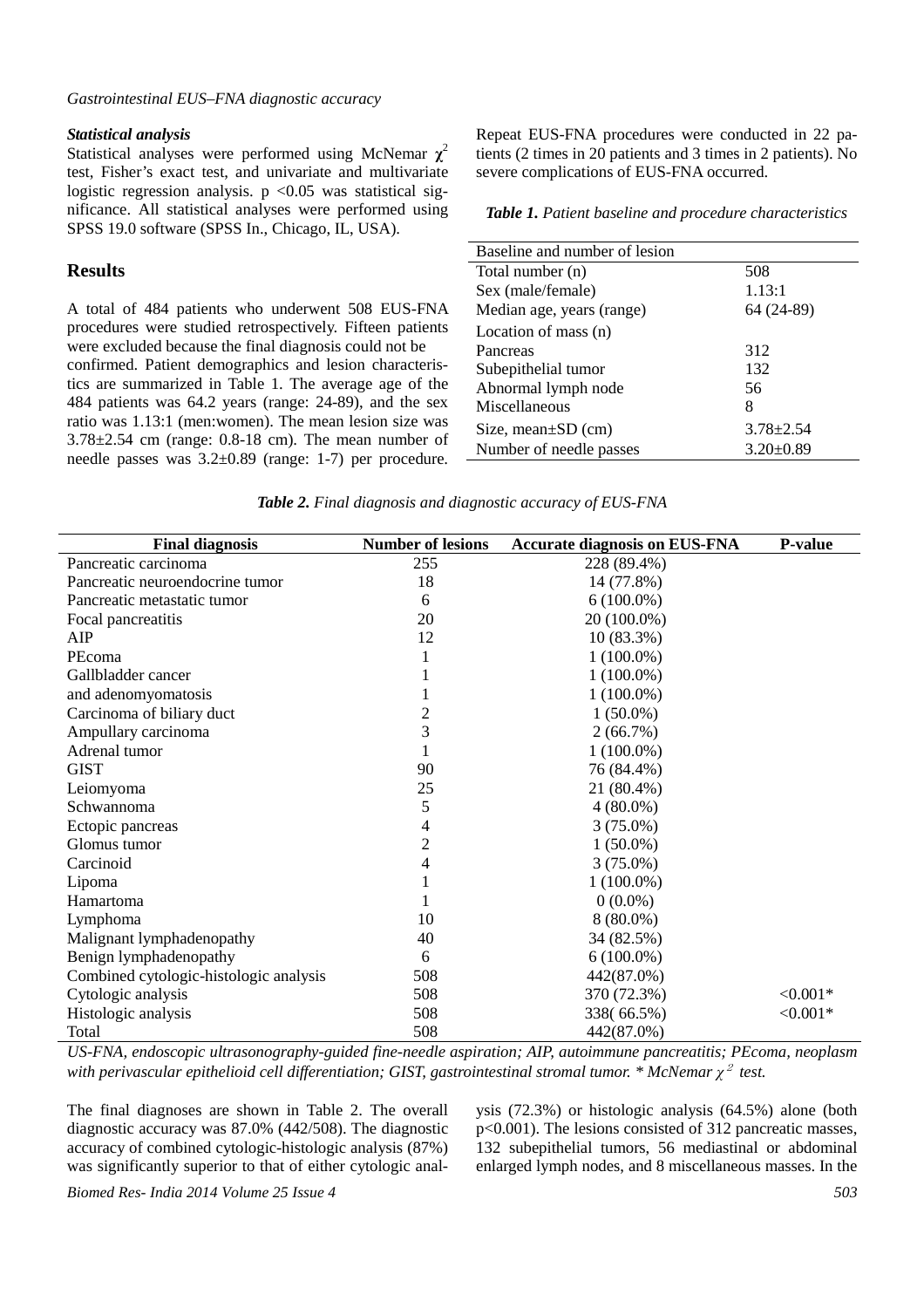subgroup of patients whom EUS-FNA was performed with both 22- and 25-gauge needles, the mean lesion size was  $3.57\pm1.56$  cm (range: 1.0-12 cm). The lesions consisted of 91 pancreatic masses, 36 subepithelial tumors, 21 abnormal lymph nodes, and 2 miscellaneous tumors. In the subgroup of 41 patients whom EUS-FNA procedures were performed using 22-gauge needles with and without a side port, the mean lesion size was  $3.63\pm1.61$ cm (range: 1.2-8 cm). The lesions consisted of 24 pancreatic masses, 12 subepithelial tumors, and 5 enlarged lymph nodes.

The results of univariate and multivariate analyses performed to identify factors affecting the diagnostic accuracy of EUS-FNA are shown in Table 3. On multivariate analysis, both lesion size and the number of needle passes were found to affect the diagnostic accuracy of EUS-FNA, while mass location and needle passage route were not correlated to the yield of EUS-FNA. The diagnostic accuracy of EUS-FNA was higher for masses 2 to 4 cm in diameter than those  $\leq$  2 cm in diameter (p $\leq$ 0.01; OR=3.20, 95% CI: 1.68-6.09). Diagnostic accuracy did not differ between lesions 2 to 4 cm in diameter and those >4 cm in diameter (p=0.71; OR=1.15, 95% CI: 0.55-2.43). Diagnostic accuracy was higher with 3 or more needle passes than with less than 3 needle passes  $(p<0.01; OR=4.01)$ , 95% CI: 2.27-7.07). The diagnostic yield was lower for

subepithelial tumors than for pancreatic tumors ( $p<0.05$ ; OR=2.39, 95% CI: 1.23-4.66).

A total of 150 EUS-FNA procedures were carried out using both 22- and 25-gauge needles, and each needle was used 1.0 or 2.0 times. The sequence of the needle was randomly determined. The technical success rate, sampling adequacy, and cytologic and pathologic results are shown according to needle gauge in Table 4. In this subgroup analysis, the total diagnostic accuracy was 88.7% (133/150). The overall diagnostic accuracy of EUS-FNA performed using 22-gauge needles was similar to that of EUS-FNA performed using 25-gauge needles (87.3% vs 86%; p=0.734). The sampling adequacy rate with 22-gauge needles was not significantly higher than that with 25-gauge needles (76.7% vs 70.7%; p=0.238). The technical success rate with 22-gauge needles was similar to that with 25-gauge needles (96.7 vs 100%, p=0.06). Overall, sampling adequacy, cytologic accuracy, and histologic accuracy did not differ significantly between the two sizes of needles. Moreover, the technical success rate, sampling adequacy, cytologic accuracy, and histologic accuracy were similar with 22- and 25-gauges needles not only for pancreatic solid masses, but also for subepithelial tumors and miscellaneous tumors. For abnormal lymph nodes, 25-gauge needles were not significantly superior to 22 gauge in terms of sampling adequacy and histologic accuracy (both 85.7% vs 71.4%; p=0.454).

| <b>Variable</b>         |                     | <b>Number</b><br>of lesions | <b>Accuracy</b> | <b>Univariate</b><br><b>P-value</b> | <b>Multivariate</b><br><b>P-value</b> | <b>OR</b> | 95% CI        |
|-------------------------|---------------------|-----------------------------|-----------------|-------------------------------------|---------------------------------------|-----------|---------------|
| Location                | Pancreas            | 312                         | 89.4%           | 0.17                                | 0.06                                  |           |               |
|                         | Subepithelial tumor | 132                         | 82.6%           |                                     | 0.01                                  | 2.39      | 1.23-4.66     |
|                         | Abnormal lymph      | 56                          | 85.7%           |                                     | 0.67                                  | 1.22      | $0.50 - 3.01$ |
|                         | node                |                             |                 |                                     |                                       |           |               |
|                         | Miscellaneous       | 8                           | 75.0%           |                                     | 0.32                                  | 2.44      | $0.42 - 1.40$ |
| Size of lesion          | $2-4$ cm            | 280                         | 90.7%           | < 0.01                              | < 0.01                                |           |               |
|                         | $>4$ cm             | 128                         | 90.6%           |                                     | 0.71                                  | 1.15      | $0.55 - 2.43$ |
|                         | $<$ 2 cm            | 100                         | 72.0%           |                                     | < 0.01                                | 3.20      | 1.68-6.09     |
| Number of needle pass   | $\geq$ 3            | 364                         | 92.6%           | < 0.01                              | < 0.01                                |           |               |
|                         | $\leq$ 3            | 144                         | 72.9%           |                                     | < 0.01                                | 4.01      | 2.27-7.07     |
| Route of needle passage | transgastric        | 291                         | 89.0%           | 0.293                               | 0.75                                  |           |               |
|                         | transduodenal       | 189                         | 84.1%           |                                     | 0.46                                  | 1.27      | $0.68 - 2.37$ |
|                         | transesophageal     | 28                          | 85.7%           |                                     | 0.96                                  | 0.97      | $0.28 - 3.31$ |

*Table 3. Univariate and multivariate analyses of the effects of various factors on the diagnostic accuracy of EUS-FNA* 

*EUS-FNA, endoscopic ultrasonography-guided fine-needle aspiration; OR, odds ratio; CI, confidence interval*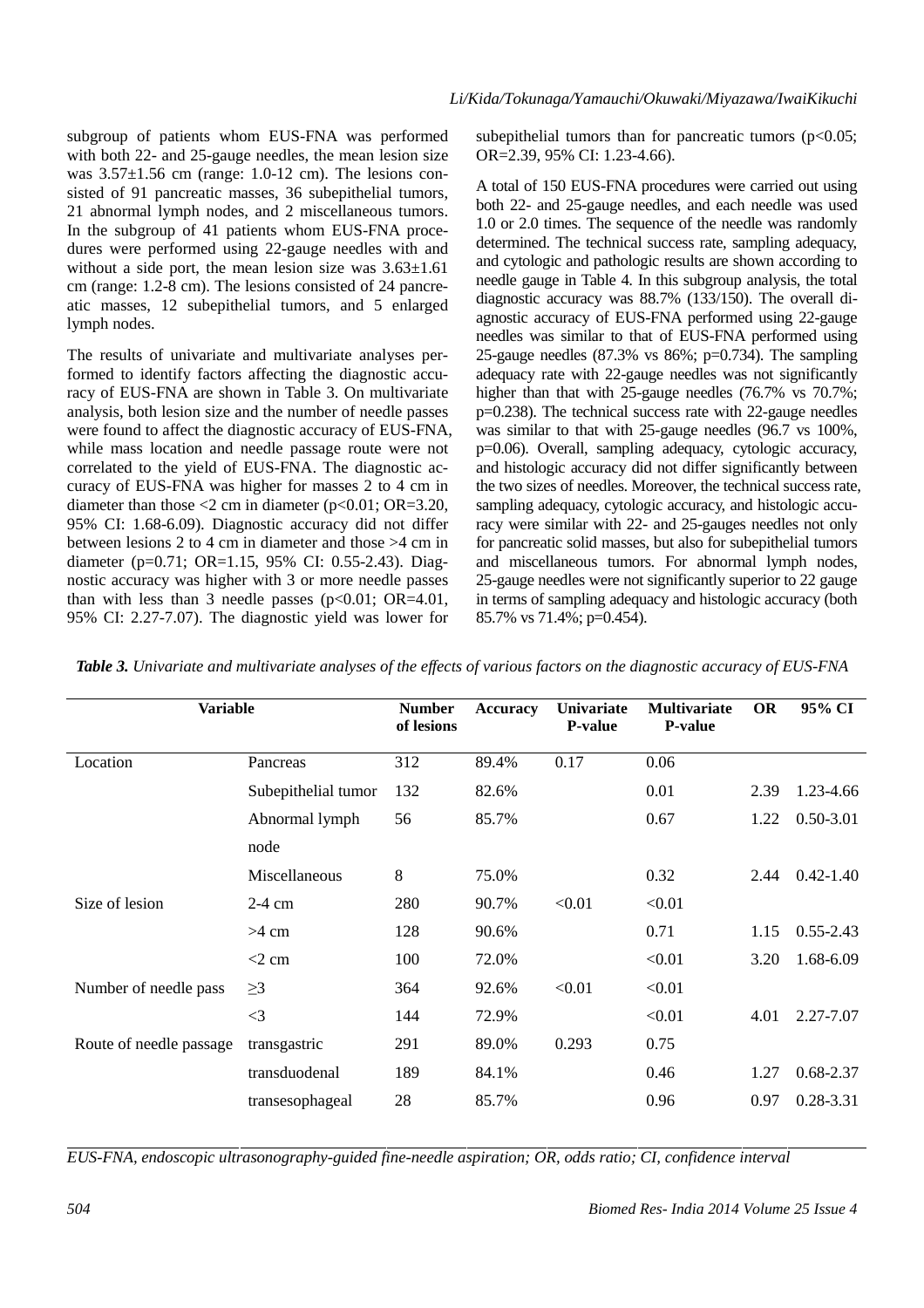# *Gastrointestinal EUS–FNA diagnostic accuracy*

|                             | 22-gauge           | 25-gauge          | P-value |
|-----------------------------|--------------------|-------------------|---------|
| Pancreas (91)               |                    |                   |         |
| Technical success rate      | 96.7% (88/91)      | 100.0% (91/91)    | 0.246   |
| Sampling adequacy           | 79.1%(72/91)       | 69.2%(63/91)      | 0.127   |
| Cytological accuracy        | 78.0%(71/91)       | 80.2% (73/91)     | 0.715   |
| Histologic accuracy         | 68.1% (62/91)      | 62.6%(57/91)      | 0.436   |
| Overall diagnostic accuracy | 87.9%(80/91)       | 89.0%(81/91)      | 0.817   |
| Subepithelial tumor (36)    |                    |                   |         |
| Technical success rate      | 97.2%(35/36)       | $100.0\% (36/36)$ | 1.000   |
| Sampling adequacy           | 72.1% (26/36)      | 63.9%(23/36)      | 0.614   |
| Cytological accuracy        | 55.6%(20/36)       | $61.1\%(22/36)$   | 0.811   |
| Histologic accuracy         | 75.0%(27/36)       | 66.7% (24/36)     | 0.605   |
| Overall diagnostic accuracy | 80.6% (29/36)      | 77.8%(28/36)      | 1.000   |
| Abnormal lymph node (21)    |                    |                   |         |
| Technical success rate      | 96.2%(20/21)       | $100.0\% (21/21)$ | 1.000   |
| Sampling adequacy           | 71.4% (15/21)      | 85.7% (18/21)     | 0.454   |
| Cytological accuracy        | 81.0%(17/21)       | 85.7% (18/21)     | 1.000   |
| Histologic accuracy         | 71.4% (15/21)      | 85.7% (18/21)     | 0.454   |
| Overall diagnostic accuracy | 85.7% (18/21)      | 95.2%(20/21)      | 0.606   |
| Miscellaneous (2)           |                    |                   |         |
| Technical success rate      | $100.0\%(2/2)$     | $100\%(2/2)$      | 1.000   |
| Sampling adequacy           | $100.0\%(2/2)$     | $100\%(2/2)$      | 1.000   |
| Cytological accuracy        | $100.0\% (2/2)$    | $100\%(2/2)$      | 1.000   |
| Histologic accuracy         | $50.0\%$ . $(1/2)$ | $50\%(1/2)$       | 1.000   |
| Overall diagnostic accuracy | $100.0\%(2/2)$     | $100\%(2/2)$      | 1.000   |
| Total (150)                 |                    |                   |         |
| Technical success rate      | 96.7% (145/150)    | 100.0% (150/150)  | 0.060   |
| Sampling adequacy           | 76.7% (115/150)    | 70.7% (106/150)   | 0.238   |
| Cytological accuracy        | 73.3% (110/150)    | 76.6% (115/150)   | 0.505   |
| Histologic accuracy         | 70.0% (105/150)    | 66.7% (100/150)   | 0.535   |
| Overall diagnostic accuracy | 86.0% (129/150)    | 87.3% (131/150)   | 0.734   |
| Total diagnostic accuracy   | 88.7% (133/150)    |                   |         |

*Table 4. Diagnostic yield of the 22-gauge and 25-gauge needle systems* 

*Table 5. Comparison of EUS-FNA with side port versus without side port* 

|                                | side port $(+)$ | side port $(-)$ | <b>P-value</b> |
|--------------------------------|-----------------|-----------------|----------------|
| 22-gauge Cook needle           |                 |                 |                |
| Procore/EchoTip $(n=30)$       |                 |                 |                |
| Sampling adequacy              | 76.7% (23/30)   | $70.0\%(21/30)$ | 0.771          |
| Cytological accuracy           | 83.3% (25/30)   | 73.3% (22/30)   | 0.532          |
| Histologic accuracy            | 66.7% (20/30)   | 73.3% (22/30)   | 0.779          |
| Overall diagnostic accuracy    | 90.0% (27/30)   | 86.7% (26/30)   | 1.000          |
| 22-gauge Olympus needle        |                 |                 |                |
| E2 shot $2$ NA-230H/220H(n=11) |                 |                 |                |
| Sampling adequacy              | $81.8\%(9/11)$  | $72.7\%(8/11)$  | 1.000          |
| Cytological accuracy           | $81.8\%(9/11)$  | $72.7\%(8/11)$  | 1.000          |
| Histologic accuracy            | $72.7\%(8/11)$  | $63.6\%(7/11)$  | 1.000          |
| Overall diagnostic accuracy    | $81.8\%(9/11)$  | $72.7\%(8/11)$  | 1.000          |
| Total $(n=41)$                 |                 |                 |                |
| Sampling adequacy              | 78.0%(32/41)    | 70.7%(29/41)    | 0.448          |
| Cytological accuracy           | 82.9%(34/41)    | 73.2%(30/41)    | 0.286          |
| Histologic accuracy            | 68.3% (28/41)   | 70.7%(29/41)    | 0.810          |
| Overall diagnostic accuracy    | 87.8%(36/41)    | 82.9%(34/41)    | 0.532          |
| Total diagnostic accuracy      | 87.8%(36/41)    |                 |                |

*Biomed Res- India 2014 Volume 25 Issue 4 505*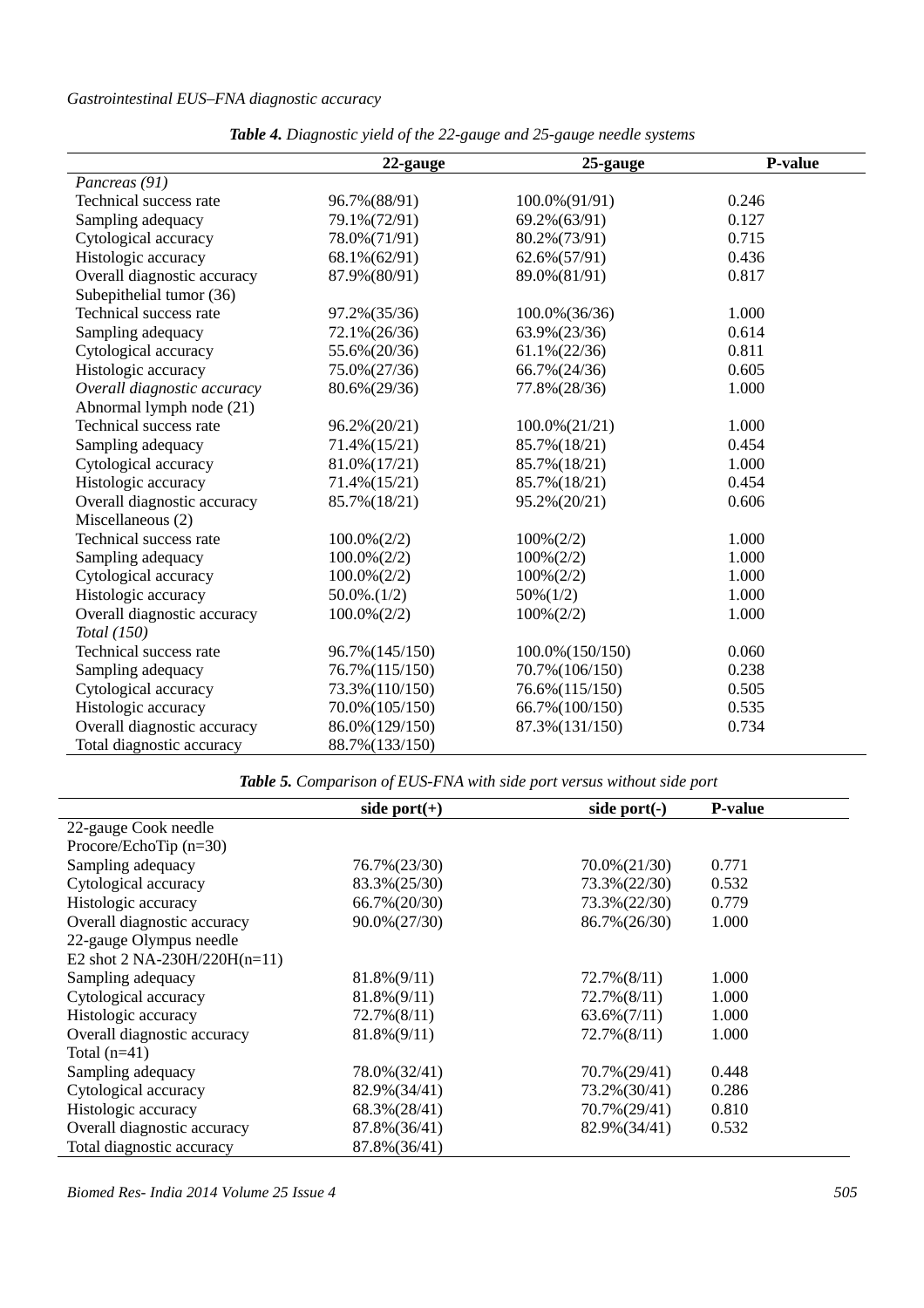The results of comparing EUS-FNA procedures performed using 22-gauge needles with and without a side port in the same 41 patients are shown in Table 5. The overall diagnostic accuracy was 87.8% (36/41). Needles with a side port had slightly but not significantly higher sampling adequacy  $(78\% \text{ vs } 70.7\%; \text{ p=0.448})$  and cytologic accuracy  $(82.9\% \text{ vs } 73.2\%; \text{p=0.286})$  than needles without a side port. The overall diagnostic accuracy and histologic accuracy were similar for the 2 types of needles (Table 5). Overall, sampling adequacy, cytologic accuracy, histologic accuracy, and overall diagnostic accuracy did not differ significantly between needles with and those without a side port. Similar results were obtained for both Cook needles and Olympus needles (Table 5).

# **Discussion**

In the present study, the results of 508 EUS-FNA procedures in patients with upper gastrointestinal subepithelial tumors and perigastrointestinal solid lesions were analyzed retrospectively. The final diagnostic accuracy was 87.0%, consistent with the results of previous studies [2-6]. Many variables have been associated with successful and high-yield EUS-FNA. Factors potentially affecting the diagnostic accuracy of EUS-FNA include the endoscopist's skill [7], lesion size, the number of needle passes, the needle system used (including the effects of needle size and the presence or absence of a side port), whether EUS-FNA is repeated, the use of rapid on-site evaluation (ROSE)[8], and the use of combined cytologic-histologic analysis[9]. The present study attempted to clarify the effects of these factors on diagnostic accuracy. We found that the diagnostic accuracy of EUS-FNA increased significantly when both cytologic analysis and histologic analysis (87.0%) were performed, as compared with either cytologic analysis (72.3%) or histologic analysis  $(66.5\%)$  alone (both p<0.001). Most previous studies have focused only on cytologic analysis [1,10,11] and distinguishing between malignant and benign lesions. Moreover, the results of cytologic analysis of EUS-FNA samples might be negatively affected by factors such as a limited yield, especially when the aim is to obtain a specific histologic diagnosis. Histologic assessment may be required for better characterization of rare tumors, such as pancreatic neuroendocrine tumors, lymphoma, metastatic tumors, and autoimmune pancreatitis. Cytologic analysis and histologic analysis are complementary diagnostic tools, and we recommend that specimens of solid lesions obtained by EUS-FNA undergo combined cytologic-histologic analysis.

On multivariate analysis, mass location and the needle passage route were unrelated to the diagnostic yield of EUS-FNA. However, the diagnostic yield of gastrointestinal subepithelial tumors was lower than that of pancreatic tumors  $(82.6 \text{ vs } 89.4\%, P<0.05)$ , which is supported by the results of Sakamoto et al.[12] We speculate that some subepithelial tumors are very mobile and hard, making it difficult to obtain adequate tissue specimens. Moreover, the diagnosis of pancreatic tumors depends mainly on the cytologic examination, which has higher positive results for the pancreas, while the diagnosis of subepithelial tumors depends primarily on pathologic examination, which has relatively low positive results.

In the present study, multivariate analysis showed that the number of needle passes was independently related to the diagnostic accuracy of EUS-FNA. Nonetheless, the effect of the number of needle passes on the diagnostic accuracy of EUS-FNA remains controversial. Nguyen et al.[13] recommended that 6 needle passes should be routinely performed when EUS-FNA of pancreatic masses is done without a cytopathologist in attendance. In previous study [14], a median number of 3.4 passes was necessary for all indications; for lymph nodes, no further increase in yield was obtained beyond 5 passes, whereas the corresponding cutoff value for the pancreas was 7 passes. In contrast, Turner et al.[15] argued that only a small number of needle passes were required to obtain a relatively high diagnostic yield for pancreatic neoplasms, even without on-site cytopathologic evaluation. Study reported no association between a higher yield and an increased number of needle passes for pancreatic masses or gastric subepithelial tumors[16]. In the present study, the mean number of needle passes was 3.2±0.89 (range: 1-7) per procedure, and 3 or more needle passes had a higher diagnostic yield than less than 3 passes (92.6% vs 72.9%, p<0.01). Because we did not have access to rapid on-site assessment, sampling was completed when the endoscopist deemed that adequate tissue had been obtained macroscopically. For difficult-to-sample lesions located in or adjacent to the distal duodenum or small/hard lesions, more than 4 needle passes were needed to obtain sufficient samples. A higher number of needle passes was not associated with any complication in our study. We consequently recommend that 3 or more needle passes are performed to ensure the diagnostic accuracy of EUS-FNA in the absence of on-site cytotechnological evaluation.

Multivariate analysis of the results suggested that the diagnostic accuracy of EUS-FNA is also affected by lesion size. Studies have examined the effects of lesion size on the diagnostic accuracy of EUS-FNA. Ali et al.[17] reported that the diagnostic accuracy of EUS-FNA for solid pancreatic lesions strongly correlates with tumor size. Agarwal et al.[18] similarly showed that the diagnostic accuracy of EUS-FNA was lower for lesions less than 2 cm in diameter than for lesions more than 2 cm in patients with a suspected diagnosis of pancreatic cancer. In contrast, Uehara et al.[19] reported that diagnostic accuracies were equally good for small lesions <1 cm in diameter. Eric et al. [1] suggested that the target-lesion size did not affect the adequacy of the tissue specimen obtained by EUS-FNA. The results of all of these previous studies were derived from smaller study groups than our study. In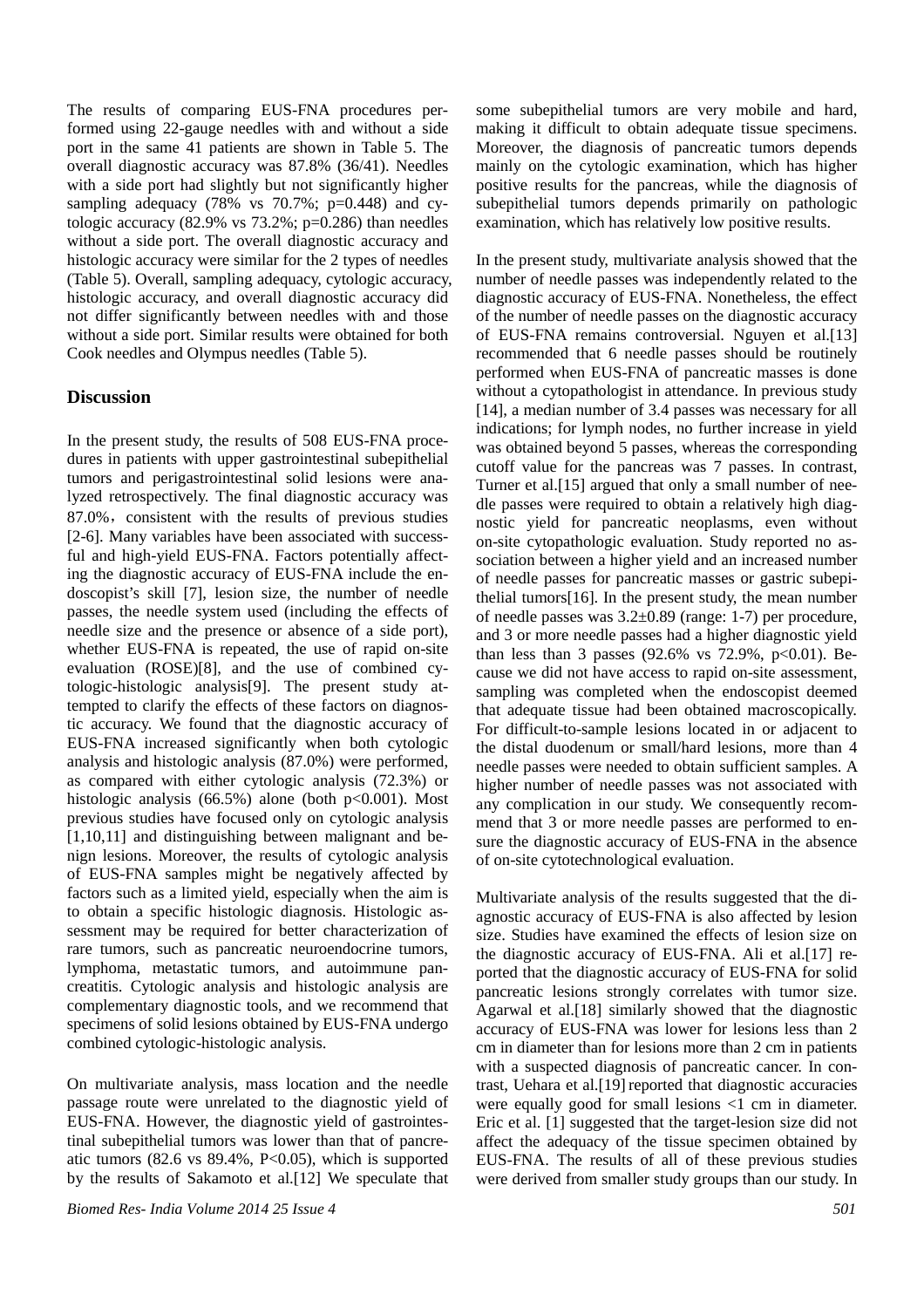our series, we classified lesion size into three categories:  $\leq$  2 cm, 2-4 cm, and  $>$ 4 cm. Our experience indicated that a lesion diameter of <2 cm can cause difficulty in targeting lesions and acquiring adequate samples on back-and-forth movement of the needle. Sahai et al.[20] also showed that the diagnostic accuracy of EUS-FNA was lower when pancreatic lesions measured <2 cm, even when adequate samples were obtained. In our study, the diagnostic yield for lesions 2 to 4 cm in diameter was similar to that of lesions  $>4$  cm in diameter (90.8% vs  $90.3\%$ ,  $p=0.71$ ), but the diagnostic accuracy was significantly lower for lesions <2 cm in diameter than for larger lesions  $(p<0.01)$ , as has been suggested in previous reports [3,18].

Needle size is an important determinant of the diagnostic accuracy of EUS-FNA. At present, FNA needles are available in three gauges: 25, 22, and 19. To enhance the diagnostic accuracy of EUS-FNA, 19-gauge needles and Trucut biopsy needles have been developed. Such needles are generally used when adequate tissue cannot be acquired with 22-gauge needles or when large tissue samples are required for definitive histologic diagnosis, such as in autoimmune pancreatitis, GIST, and malignant lymphoma. However, it is usually difficult to puncture lesions situated at the head of the pancreas, particularly the uncinate process, with 19-gauge or Trucut needles. In addition, large gauge needles have a potentially greater risk of causing complications, particularly perforation, pancreatitis, and bleeding[21]. A general consensus has been reached regarding the advantages and disadvantages of 19-gauge or Trucut needles [10,21,22,23], and 22-gauge needles are now most widely used worldwide. Problems in cytologic interpretation of EUS-FNA aspirate specimens arise when the material acquired is contaminated by blood or cellular debris[21]. A 22-gauge needle is sometimes unable to penetrate calcified or hard masses. Diagnostic accuracy has been attempted to be improved by the development of smaller diameter 25-gauge needles. Theoretically, a smaller needle might be less traumatic and more easily penetrate not only small, mobile lesions but also calcified or hard masses. This notion was supported by results of Degirmenci et al. [24]. A previous study has reported that a 25-gauge needle can easily puncture lesions located at the head of the pancreas, particularly those at the uncinate process, which are considered difficult to puncture, as well as small subepithelial tumors[22]. This finding is supported by the results of our study.

Five technical failures occurred with 22-gauge needles when the scope was completely angulated in the distal duodenum, but none occurred with 25-gauge needles  $(96.7\%$  vs 100%, borderline significance, p=0.06). The higher technical success rate of EUS-FNA performed with a 25-gauge needle is attributed to its flexibility due to its thinner caliber as compared with a 22-gauge needle. Sev-

*Biomed Res- India 2014 Volume 25 Issue 4 507*

eral previous studies have compared diagnostic yields between 22- and 25-gauge needles; however, most of these studies [21,23,25] focused on pancreatic lesions, and EUS-FNA procedures were not performed with both 22- and 25-gauge needles in the same patients. Thus, patient-related factors may have affected the results of EUS-FNA despite no statistically significant differences in baseline clinical characteristics. To eliminate patient-dependent variability in our study, a paired comparative analysis was conducted using both 22- and 25-gauge needles in the same 150 patients. The order of needle usage was randomized to minimize order-related effects. Our results showed that overall diagnostic accuracy was similar for 22- and 25-gauge needles, consistent with the findings of previous reports [6,22,25]. In our study, 5 technical failures occurred when the operator attempted to puncture solid lesions from the distal duodenum with a 22-gauge needle. This finding suggests that a 25-gauge needle may be easier to use, even if the tip of the scope is fully angulated.

The sampling adequacy rate was slightly higher with 22-gauge needles than with 25-gauge needles (76.7% vs 70.7%), suggesting that a thicker needle may acquire more tissue and provide a more accurate histologic diagnosis; however, the difference was not statistically significant ( $p=0.238$ ). On the other hand, it was easier to puncture hard and difficult lesions with a 25-gauge needle. Overall, sampling adequacy, cytologic accuracy, and histologic accuracy did not differ significantly between the use of a 22-gauge needle and a 25-gauge needle. Moreover, the sampling adequacy, cytologic accuracy, and histologic accuracy were similar for 22- and 25-gauge needles not only for pancreatic solid masses but also for subepithelial tumors, consistent with the findings of Rong et al<sup>6</sup>. However, for abnormal lymph nodes, a 25-gauge needle provided slightly better sampling adequacy and higher histologic yield than a 22-gauge needle (both 85.7% vs 71.4%), but the differences were not statistically significant (both p>0.05). Our findings suggest that calcified or hard lymph nodes might be easier to penetrate with a thinner needle than a thicker needle. Imazu et al. [26] also reported the superior performance of 25-gauge needles for EUS-FNA of lymph nodes. However, for enlarged lymph nodes, our results did not reveal any significant difference in overall diagnostic accuracy or cytologic accuracy between 22- and 25-gauge needles. In our series, the small number of abnormal lymph nodes studied did not allow definite conclusions to be drawn. Further studies are needed to clarify the rationale for the optimal use of EUS-FNA needles according to lesion characteristics.

To increase tissue sampling and decrease the required number of passes during EUS-FNA, needles incorporating a side port have been developed. Kaffes et al.[27] re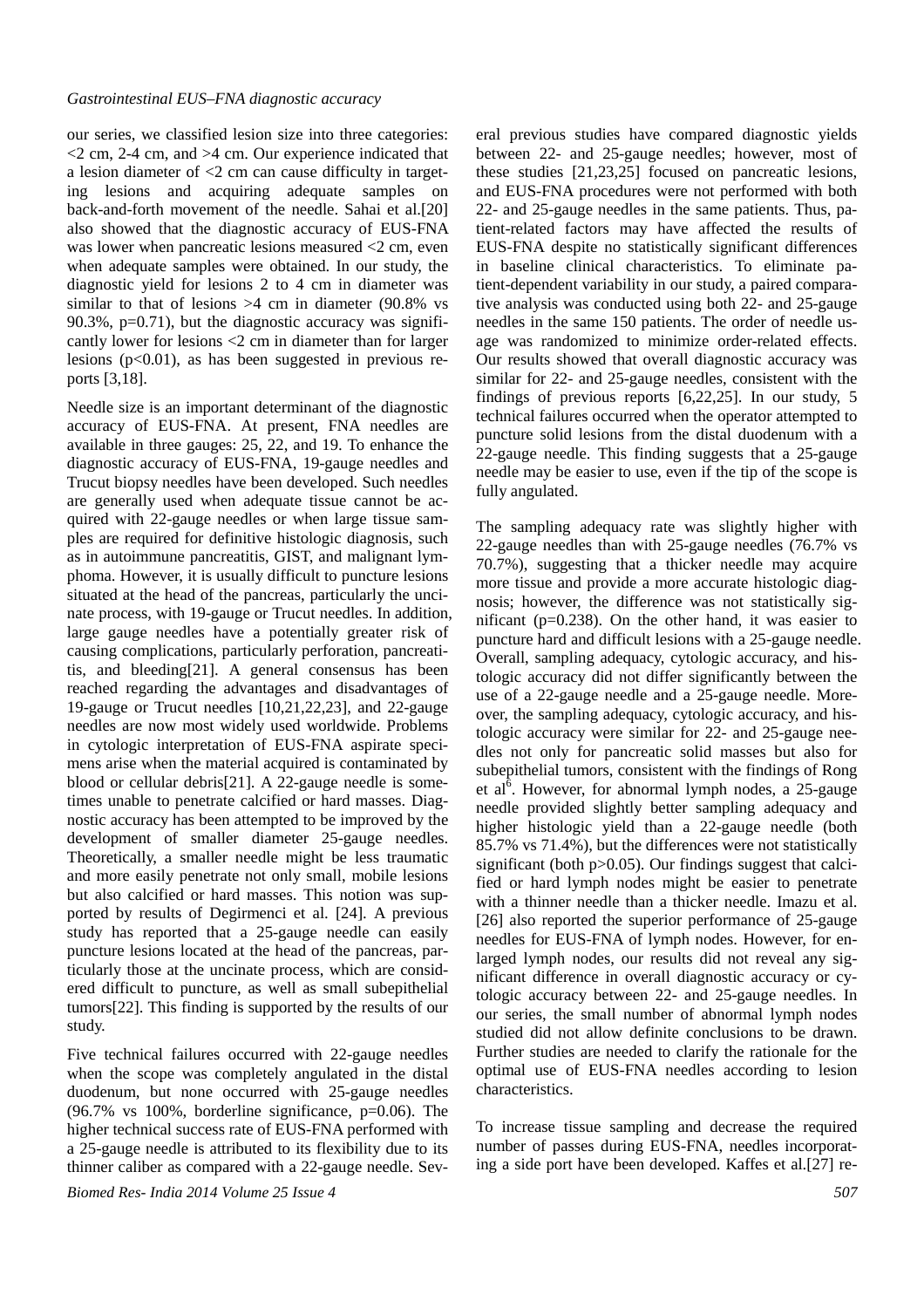ported that needles with a side port were safe and effective when used for EUS FNA in standard indications, without any complications or device failures in their series. Needles with a side port had a high diagnostic accuracy, often at first pass. Nevertheless, their study had clear limitations. The sample size was too small, and needles with a side port were not compared with conventional needles. In our study, 41 EUS-FNA procedures were performed using 22-gauge needles both with and without a side port. Needles with a side port provided slightly but not significantly higher sampling adequacy (78% vs 70.7%; p=0.448) and cytologic accuracy (82.9% vs 73.2%; p=0.286) than needles without a side port. Despite the same size needle, the side-port appears to increase tissue acquisition as compared with conventional needles. The exact mechanism for this increase is unclear. One explanation is that suction engages twice as much cellular material because there are twice as many holes in the needle tip[27]. The overall diagnostic accuracy and histologic accuracy were similar for needles with and those without a side port. Our results suggest that needles with a side port may be superior to conventional needles with respect to sampling adequacy and cytologic analysis. Indeed, to the best of our knowledge, the present study is the only paired trial to compare needles with a side port with

our conclusions.

# **Conclusion**

The diagnostic accuracy of EUS-FNA was significantly higher for lesions  $\geq 2$  cm in diameter than for smaller lesions. Combined cytologic-histologic analysis and 3 or more needle passes were suggested to improve the diagnostic accuracy of EUS-FNA in the absence of on-site cytopathological assessment. The 22- and 25-gauge needles were independent factors for the overall diagnostic accuracy of both pancreatic solid lesions and subepithelial tumors. In addition, 25-gauge needles were suggested to provide the identical diagnostic accuracy to 22-gauge needles for EUS-FNA of lymph nodes and lesions in and adjacent to the distal duodenum. The diagnostic yield of EUS-FNA performed with needles with a side port is currently equivalent to that performed with needles without a side port.

conventional needles. Randomized, multicenter controlled trials of larger number of patients in are needed to confirm

# **References**

- 1. Wee E, Lakhtakia S, Gupta R, Sekaran A, Kalapala R, Monga A, et al. Endoscopic ultrasound guided fine-needle aspiration of lymph nodes and solid masses: factors influencing the cellularity and adequacy of the aspirate. J Clin Gastroenterol 2012; 46:487-93.
- 2. Kida M. Pancreatic masses. Gastrointest Endosc 2009; 69 (2 suppl): S102-109.
- 3. Rabindra RW, Kennth F, Binmoceller CM, Shergill AK, Shaw RE, Jaffee IM, et al. Yield and performance characteristics of endoscopic ultrasound-guided fine needle aspiration for diagnosing upper GI tract stromal tumors. Dig Dis Sci 2011; 56: 1757-1762.
- 4. Ramesh J, Varadarajulu S. How can we get the best results with endoscopic ultrasound-guided fine needle aspiration? Clin Endosc 2012; 45: 132-137.
- 5. Nakahara O, Yamao K, Bhatia V, Sawaki A, Mizuno N, Takagi T, et al. Usefulness of endoscopic ultrasound-guided fine needle aspiration for undiagnosed intra-abdominal lymphadenopathy. J Gastroenterol 2009; 44: 562-567.
- 6. Rong L, Kida M, Yamauchi H, Okuwaki K, Miyazawa S, Iwai T, et al. Factors affecting the diagnostic accuracy of endoscopic ultrasonography-guided fine-needle aspiration (EUS-FNA) for upper gastrointestinal submucosal or extraluminal solid mass lesions. Dig Endosc 2012; 24: 358-363.
- 7. Savides TJ, Donohue M, Hunt G, Al-Haddad M, Aslanian H, Ben-Menachem T, et al. EUS-guided FNA diagnostic yield of malignancy in solid pancreatic masses: a benchmark for quality performance measurement. Gastrointest Endosc 2007; 66: 277-282.
- 8. Polkowski M, Larghi A, Weynand B, Boustière C, Giovannini M, Pujol B, et al. Learning, techniques, and complications of endoscopic ultrasound (EUS)-guided sampling in gastroenterology: European Society of Gastrointestinal Endoscopy (ESGE) Technical Guideline. Endoscopy 2012; 44: 190-206.
- 9. Möller K, Papanikolaou IS, Toermer T, Delicha EM, Sarbia M, Schenck U, et al. EUS-guided FNA of solid pancreatic masses: high yield of 2 passes with combined histologic-cytologic analysis. Gastrointest Endosc 2009; 70: 60-69.
- 10. Uehara H, Ikezawa K, Kawada N, Fukutake N, Katayama K, Takakura R, et al. Diagnostic accuracy of endoscopic ultrasound-guided fine needle aspiration for suspected pancreatic malignancy in relation to the size of lesions. J Gastroenterol Hepatol 2011; 26: 1256-1261.
- 11. Iglesias-Garcia J, Dominguez-Munoz JE, Abdulkader I, Larino-Noia J, Eugenyeva E, Lozano-Leon A, et al. Influence of on-site cytopathology evaluation on the diagnostic accuracy of endoscopic ultrasound-guided fine needle aspiration (EUS-FNA) of solid pancreatic masses. Am J Gastroenterol 2011; 106: 1705-1710.
- 12. Sakamoto H, Kitano M, Kudo M. Diagnosis of subepithelial tumors in the upper gastrointestinal tract by endoscopic ultrasonography. World J Radiol 2010; 28: 289-297.
- 13. Nguyen YP, Maple JT, Zhang Q, Ylagan LR, Zhai J, Kohlmeier C, et al. Reliability of gross visual assessment of specimen adequacy during EUS-guided FNA of pancreatic masses. Gastrointest Endosc 2009; 69: 1264-1270.
- 14. LeBlanc JK, Ciaccia D, Al-Assi MT, McGrath K, Imperiale T, Tao LC, et al. Optimal number of EUS-guided fine needle passes to obtain a correct diagnosis. Gastrointest Endosc 2004; 59: 475-81.

*508 Biomed Res- India 2014 Volume 25 Issue 4*